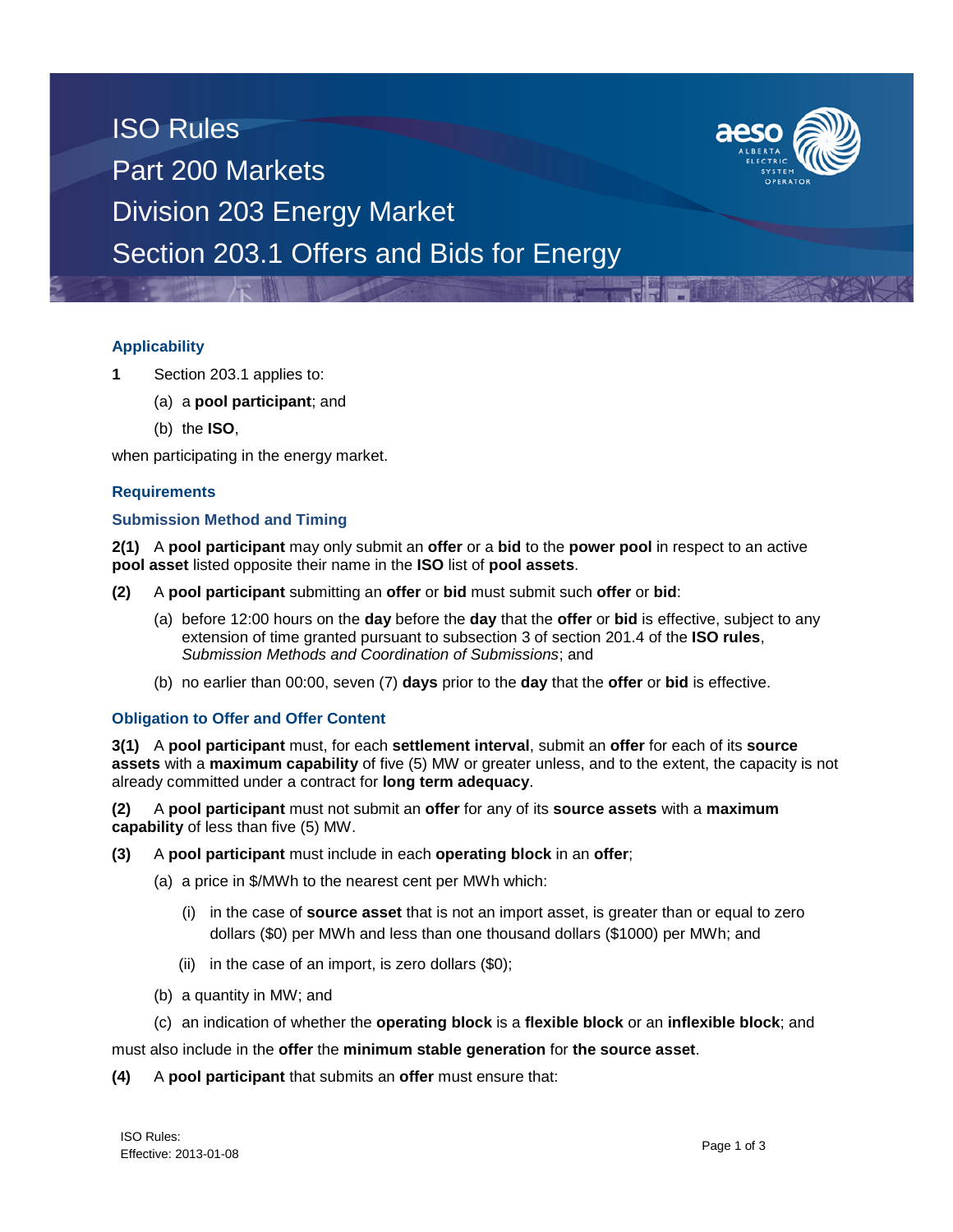## ISO Rules Part 200 Markets Division 203 Energy Market Section 203.1 Offers and Bids for Energy



- (a) the cumulative total MW, as entered for the highest priced **operating block** in the **offer** for the **settlement interval**, equals the **maximum capability** of the **source asset**; and
- (b) the **minimum stable generation** submitted for the **source asset** does not exceed the MW of the **operating block** with the lowest **offer** price for the **source asset** and a quantity greater than zero (0), including when submitted as part of a restatement under subsection 5(2) of section 203.4, *Energy Restatements*.

### **Offers During Commissioning and Testing**

**4** Notwithstanding subsection 3(3)(a)(i), a **pool participant** that submits an **offer** for a generating **source asset** which is undergoing **commissioning** and testing under section 505.3 of the **ISO rules**, *Coordinating Synchronization, Commissioning, WECC Testing and Ancillary Services Testing* must, until the **ISO** otherwise authorizes in writing, submit a price for the **offer** of zero dollars (\$0).

### **Available Capability**

**5** A **pool participant** that submits an **offer** must also submit the **available capability**, in MW, for each **source asset** which such **available capability** must equal the **maximum capability** of the **source asset** unless the **pool participant** has submitted an **acceptable operational reason** with the **offer**.

## **Operating Constraints for Offers**

**6(1)** A **pool participant** that submits an **offer** must also submit the following operating constraints:

- (a) **ramp rate**; and
- (b) the initial start-up time.

**(2)** A **pool participant** must submit to the **ISO** any changes to the operating constraints of a **source asset** as soon as reasonably practicable.

## **Option to Bid and Bid Content**

- **7(1)** A **pool participant** may, for a **settlement interval**, submit a **bid** for any of its **sink assets**.
- **(2)** A **pool participant** must include in each **operating block** in a **bid**:
	- (a) a price in \$/MWh to the nearest cent per MWh which:
		- (i) in the case of a **sink asset** that is not an export asset, is greater than or equal to zero dollars (\$0) per MWh and less than one thousand dollars (\$1000) per MWh; and
		- (ii) in the case of export, is nine hundred and ninety-nine dollars and ninety-nine cents (\$999.99); and
	- (b) a quantity in MW.

(3) A **pool participant** that submits a **bid** must ensure that the total MW in the **bid** do not exceed the peak load of the **sink asset**.

#### **Standing Submission**

ISO Rules: Page 2 of 3<br>Effective 2013-01-08